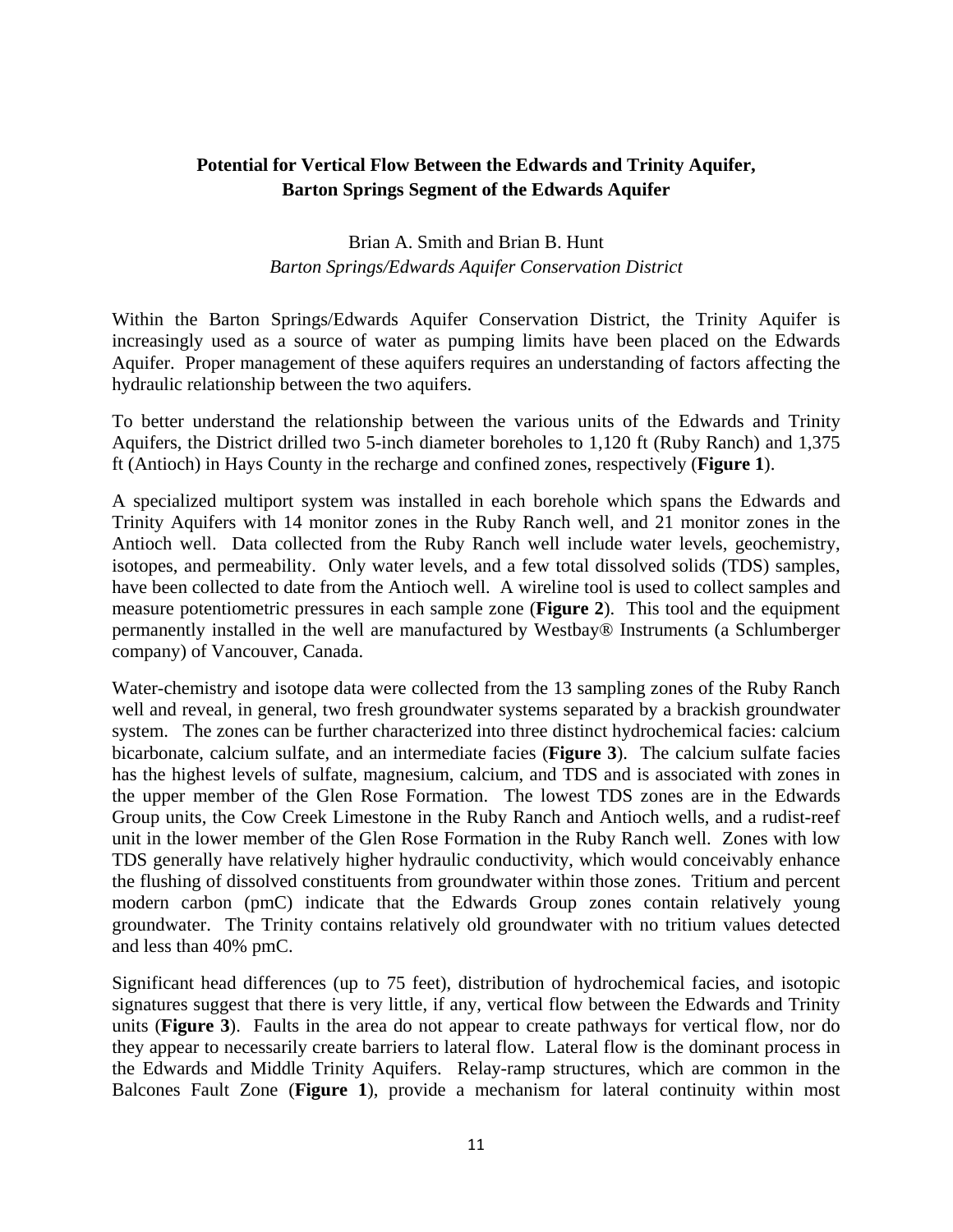lithologic units, and therefore allow for the lateral flow of groundwater from the recharge areas to these wells. The most likely recharge areas are where the Middle Trinity units outcrop in the Blanco River Valley, about 15 miles to the west of the Ruby Ranch well.

Similar head values and similar responses to precipitation (recharge) suggest that the uppermost zone of the Upper Glen Rose (Zone 11, Ruby Ranch well) is in hydraulic connection with the Edwards Aquifer. Groundwater geochemistry in this zone also appears to change depending upon head values in relation to the zone below. The connection may be lateral (due to fault juxtaposition) or possibly by virtue of some localized vertical flow, along faults or fractures.

## **References**

Collins, E.W., and Hovorka, S.D., 1997, Structure map of the San Antonio segment of the Edwards Aquifer and Balcones Fault Zone, south-central Texas: structural framework of a major limestone aquifer: Kinney, Uvalde, Medina, Bexar, Comal and Hays Counties: The University of Texas at Austin, Bureau of Economic Geology, Miscellaneous Map No. 38, scale 1:250,000, text, 14 p.

Smith, B., and Hunt, B., 2004, Evaluation of Sustainable Yield of the Barton Springs Segment of the Edwards Aquifer, Hays and Travis Counties, Central Texas: Report of the Barton Springs Edward Aquifer Conservation District, Austin, Texas, 74 p. +Appendices.

## **Acknowledgments**

District contributors to this project include Brian A. Smith, Ph.D., P.G., Brian B. Hunt, P.G., W.F. (Kirk) Holland, P.G., Joseph Beery, and Guy Rials. C&C Drilling (Boerne, Tex.) drilled the boreholes and assisted with the installation of the Westbay® systems. We thank Dr. Brann Johnson (retired, TAMU) for providing logistical support and consultations for the Ruby Ranch well; the EAA and Geary Schindel, P.G. for geophysical logging of the Ruby Ranch well; the TWDB for support and funding of chemical and isotopic analyses; and the City of Austin (WQPL) for providing the Ruby Ranch well study site. We thank Alex S. Broun, P.G. for his geologic interpretation of the geophysical logs from both well sites.



*Figure 1. (Left) Hydrologic zones of the Barton Springs segment of the Edwards Aquifer and the location of the two multiport wells. (Right) Cross section of the study area showing the relation of the Edwards and Trinity Aquifers and the approximate location of each well. Inset figure is a diagram showing the geometry of relay-ramp structures that are common in the study area. [Kgru = Upper Glen Rose formation; Kgrl = Lower Glen Rose formation; Kcc = Cow Creek formation]*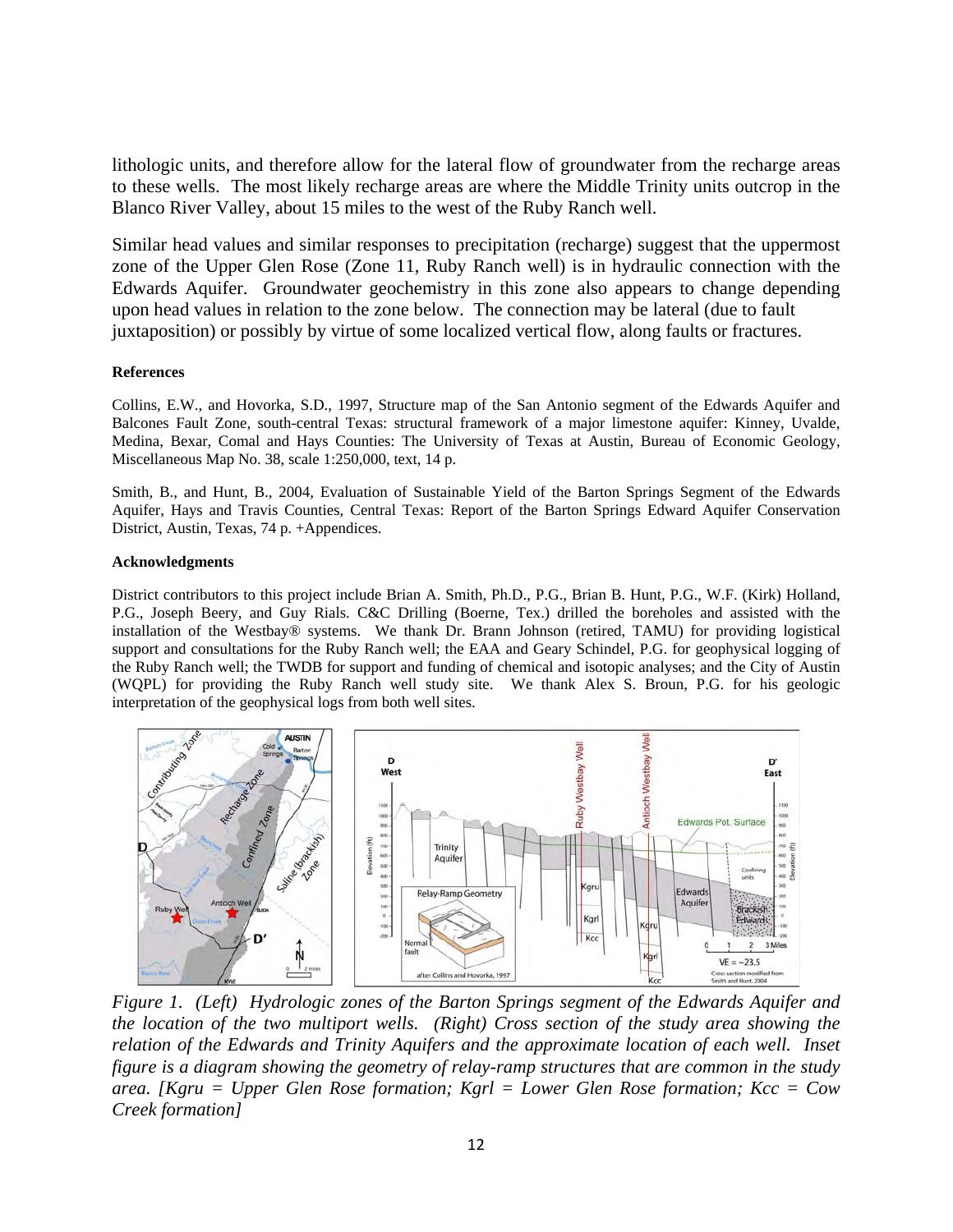

*Figure 2. Picture showing data collection at the Ruby Ranch Multiport well. The wireline tool is lowered to each zone where it can measure a pressure and take a sample. Inset picture shows the sampling tool in a cut away of the casing.*